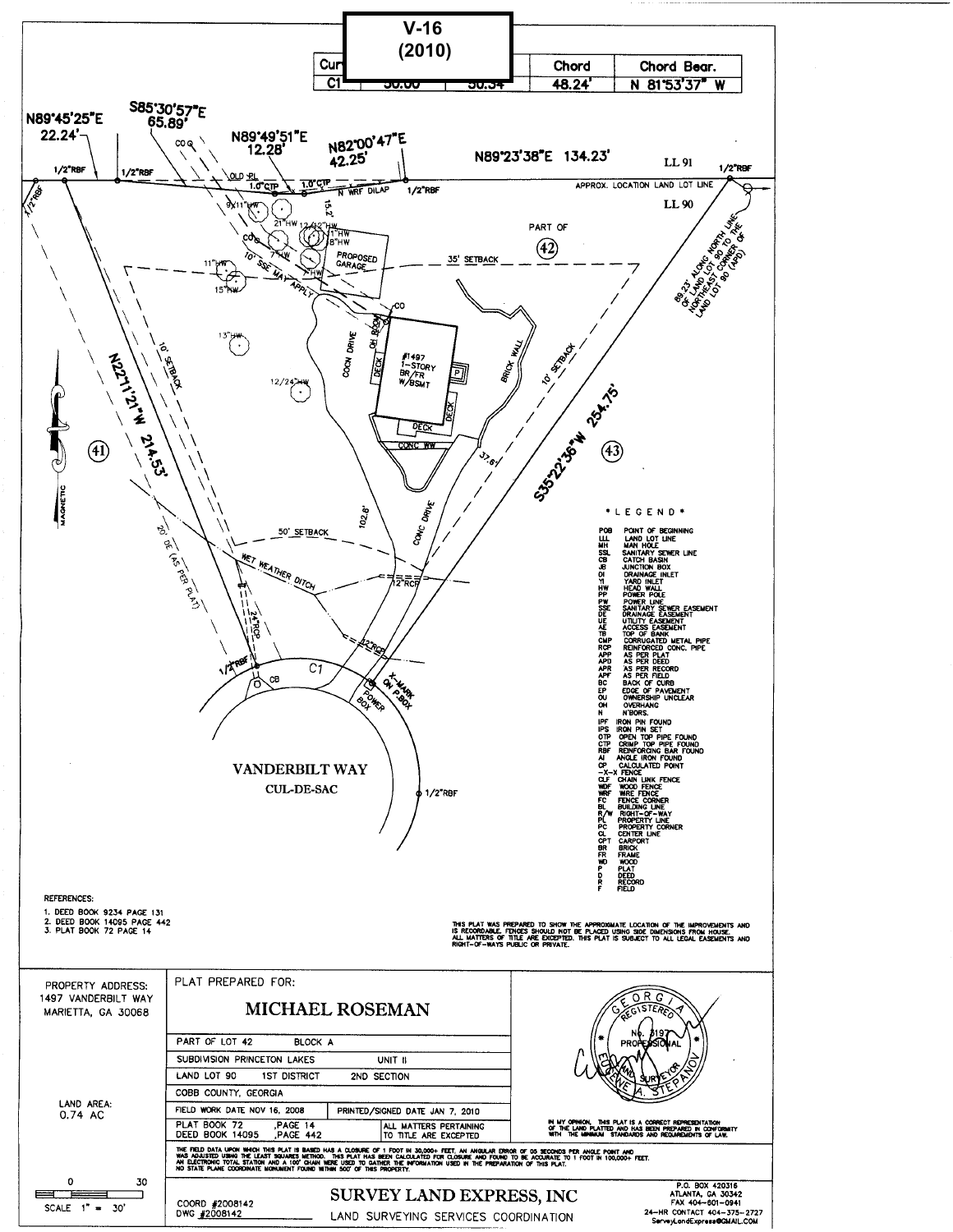| <b>APPLICANT:</b><br>Michael Todd Roseman              |  | <b>PETITION NO.:</b>    | V-16                        |                             |
|--------------------------------------------------------|--|-------------------------|-----------------------------|-----------------------------|
| <b>PHONE:</b><br>678-756-4182                          |  | <b>DATE OF HEARING:</b> | $03-10-10$                  |                             |
| <b>REPRESENTATIVE:</b>                                 |  | same                    | <b>PRESENT ZONING:</b>      | $R-20$                      |
| <b>PHONE:</b>                                          |  | same                    | <b>LAND LOT(S):</b>         | 90                          |
| <b>PROPERTY LOCATION:</b> Located on the north side of |  |                         | <b>DISTRICT:</b>            |                             |
| Vanderbilt Way, northeasterly of Karls Gate            |  |                         | <b>SIZE OF TRACT:</b>       | $.74$ acre                  |
| $(1497 \text{ Vanderbill Way}).$                       |  |                         | <b>COMMISSION DISTRICT:</b> | $\mathcal{D}_{\mathcal{L}}$ |
|                                                        |  |                         |                             |                             |

**TYPE OF VARIANCE:** Waive the setback for an accessory structure over 144 square feet (proposed 600 square foot garage) from the required 35 feet to 15 feet on lot 42.

## **COMMENTS**

**TRAFFIC:** This request will not have an adverse impact on traffic.

**DEVELOPMENT & INSPECTIONS:** If this variance request is approved, a plat revision must be recorded prior to issuance of the certificate of occupancy showing all improvements. The plat must show in a standard Cobb County plat revision note that states that the new lot plat supersedes a portion of the most recently recorded subdivision plat and shows the variance case number and date of approval. The plat must be submitted to the Site Plan Review Section, Community Development Agency for review and approval prior to recording. Call 770-528-2147.

**STORMWATER MANAGEMENT:** No adverse stormwater impacts anticipated. Site drains to existing channel within recorded drainage easement.

**HISTORIC PRESERVATION:** After examining Civil War trench maps, Cobb County historic property surveys, county maps and various other resources, staff has no comments regarding the impact or treatment of historic and/or archaeological resources.

**CEMETERY PRESERVATION:** No comment.

**WATER:** No conflict.

**SEWER:** Records show connected. Applicant should understand that there appears to be a conflict with the proposed garage location and the private sanitary sewer easement shown on the survey.

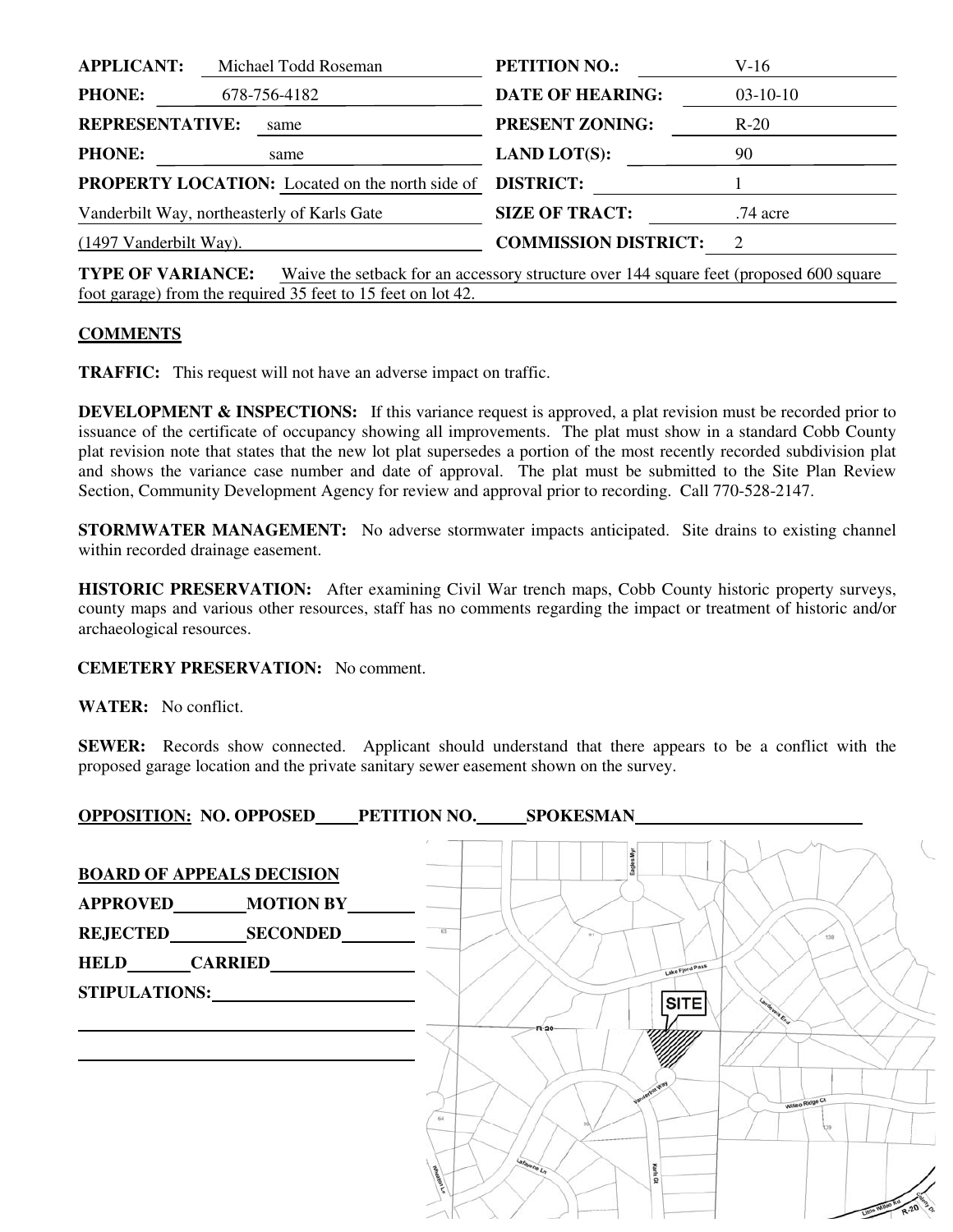**V-16**

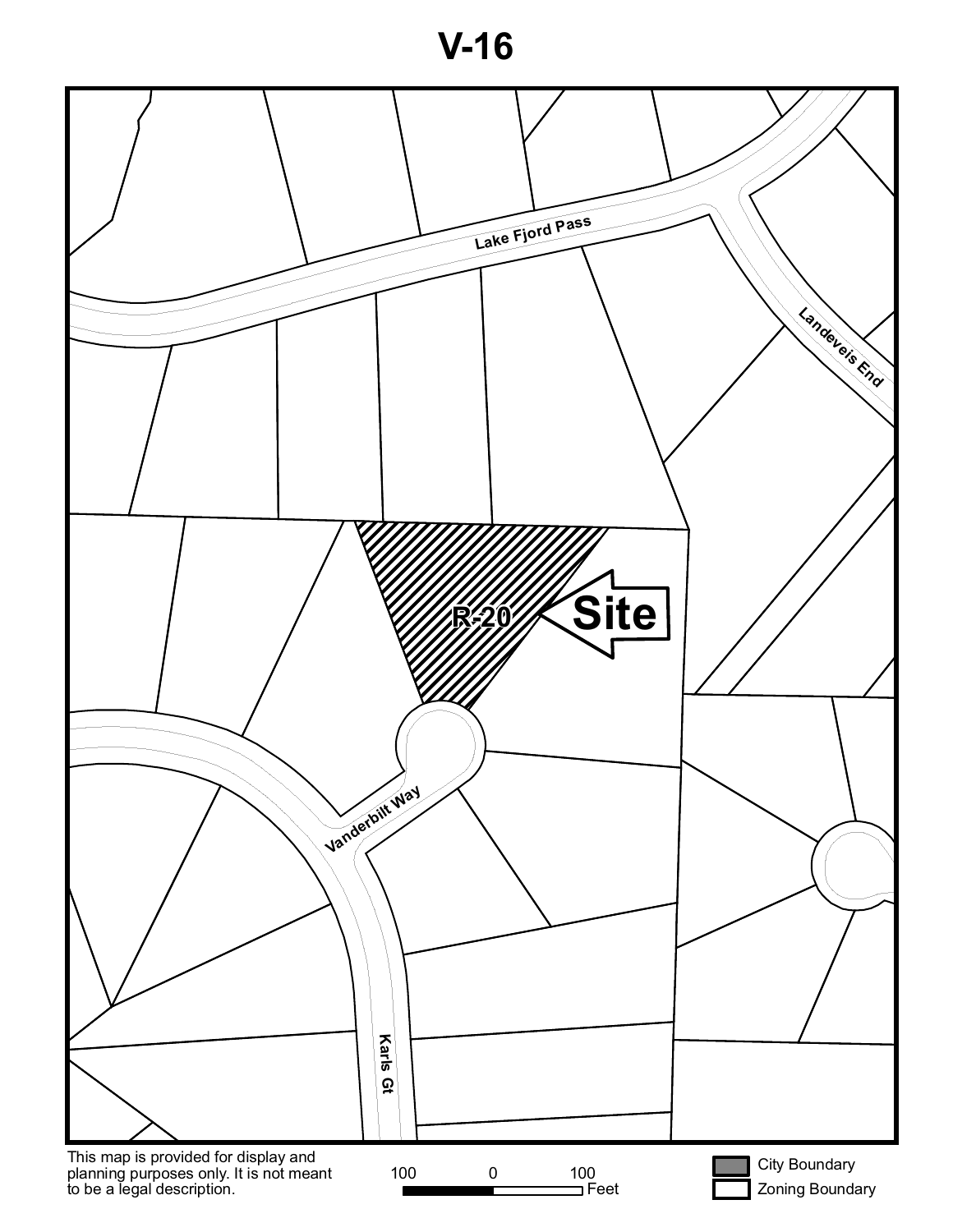## **Application for Variance Cobb County**

|                                                                                                                                                                                                                                                                                                                                                                                                                                                                                                                                                                                                                                                                                                                                                            | (type or print clearly) |                                                             | Application No. $\bigcup_{\longrightarrow} \emptyset$<br>Hearing Date:                                                                                                                      |                                      |
|------------------------------------------------------------------------------------------------------------------------------------------------------------------------------------------------------------------------------------------------------------------------------------------------------------------------------------------------------------------------------------------------------------------------------------------------------------------------------------------------------------------------------------------------------------------------------------------------------------------------------------------------------------------------------------------------------------------------------------------------------------|-------------------------|-------------------------------------------------------------|---------------------------------------------------------------------------------------------------------------------------------------------------------------------------------------------|--------------------------------------|
|                                                                                                                                                                                                                                                                                                                                                                                                                                                                                                                                                                                                                                                                                                                                                            |                         |                                                             | Hearing Date:                                                                                                                                                                               |                                      |
| Applicant Michael Todd Roseman                                                                                                                                                                                                                                                                                                                                                                                                                                                                                                                                                                                                                                                                                                                             |                         |                                                             | Business Phone 678-756-4182 Home Phone                                                                                                                                                      | 678-691-6111                         |
| Michael Todd Ruseman                                                                                                                                                                                                                                                                                                                                                                                                                                                                                                                                                                                                                                                                                                                                       |                         | Address 1497 Vanderbilt Way Marietta, GA 30068              |                                                                                                                                                                                             |                                      |
| (representative's name, printed)                                                                                                                                                                                                                                                                                                                                                                                                                                                                                                                                                                                                                                                                                                                           |                         |                                                             | (street, city, state and zip code)                                                                                                                                                          |                                      |
| Michael Todd Reser<br>(representative's signature)                                                                                                                                                                                                                                                                                                                                                                                                                                                                                                                                                                                                                                                                                                         |                         |                                                             | Business Phone_______________________Cell Phone__________________________________                                                                                                           |                                      |
| Notary Public, Cobb County, Georgia<br>My commission expires: My Commission Expires February 3, 2011                                                                                                                                                                                                                                                                                                                                                                                                                                                                                                                                                                                                                                                       |                         |                                                             | Signed, sealed and delivered in presence of:<br>7. Produced Notary Public                                                                                                                   |                                      |
|                                                                                                                                                                                                                                                                                                                                                                                                                                                                                                                                                                                                                                                                                                                                                            |                         |                                                             |                                                                                                                                                                                             |                                      |
| Titleholder Roseman, Michael T. & Evelina A.                                                                                                                                                                                                                                                                                                                                                                                                                                                                                                                                                                                                                                                                                                               |                         |                                                             | Business Phone 678-756-4182 Home Phone 678-691-6111                                                                                                                                         |                                      |
| Signature (attach additional signatures, if needed) Address: 14                                                                                                                                                                                                                                                                                                                                                                                                                                                                                                                                                                                                                                                                                            |                         |                                                             | 1497 Vanderbilt Way Marietta, GA 30068                                                                                                                                                      |                                      |
| My commission expires: $\frac{12/10}{2009}$                                                                                                                                                                                                                                                                                                                                                                                                                                                                                                                                                                                                                                                                                                                |                         |                                                             | (street, city, state and zip code)<br>(street, city, state and zip code)<br>Signed, sealed and delivered in probability of the state of the state of the state of the state of the state of |                                      |
|                                                                                                                                                                                                                                                                                                                                                                                                                                                                                                                                                                                                                                                                                                                                                            |                         |                                                             |                                                                                                                                                                                             | Notary Oublic<br>2009                |
| Present Zoning of Property Residential $\sqrt{2\cdot 20}$                                                                                                                                                                                                                                                                                                                                                                                                                                                                                                                                                                                                                                                                                                  |                         |                                                             |                                                                                                                                                                                             |                                      |
| 1497 Vanderbilt Way Marietta, GA 30068 (nearest intersection is with Karl's Gate)<br>Location                                                                                                                                                                                                                                                                                                                                                                                                                                                                                                                                                                                                                                                              |                         |                                                             |                                                                                                                                                                                             |                                      |
|                                                                                                                                                                                                                                                                                                                                                                                                                                                                                                                                                                                                                                                                                                                                                            |                         |                                                             |                                                                                                                                                                                             |                                      |
|                                                                                                                                                                                                                                                                                                                                                                                                                                                                                                                                                                                                                                                                                                                                                            |                         | (street address, if applicable; nearest intersection, etc.) |                                                                                                                                                                                             |                                      |
|                                                                                                                                                                                                                                                                                                                                                                                                                                                                                                                                                                                                                                                                                                                                                            |                         |                                                             |                                                                                                                                                                                             |                                      |
|                                                                                                                                                                                                                                                                                                                                                                                                                                                                                                                                                                                                                                                                                                                                                            |                         |                                                             |                                                                                                                                                                                             |                                      |
| Please select the extraordinary and exceptional condition(s) to the piece of property in question. The<br>condition(s) must be peculiar to the piece of property involved.                                                                                                                                                                                                                                                                                                                                                                                                                                                                                                                                                                                 |                         |                                                             |                                                                                                                                                                                             |                                      |
| The Cobb County Zoning Ordinance Section 134-94 states that the Cobb County Board of Zoning Appeals must<br>determine that applying the terms of the <u>Zoning Ordinance</u> without the variance would create an unnecessary<br>hardship. Please state what hardship would be created by following the normal terms of the ordinance.<br>Due to lot topography (current home is built into side of hill sloping down to the left into a runoff creek), the proposed location (see<br>footing survey) is the best physical location for an external garage and also the most economical (i.e. would require the least amount<br>of grading prior to pouring the necessary foundation and only a minor retaining wall to protect the garage versus runoff). |                         |                                                             |                                                                                                                                                                                             |                                      |
|                                                                                                                                                                                                                                                                                                                                                                                                                                                                                                                                                                                                                                                                                                                                                            |                         |                                                             |                                                                                                                                                                                             |                                      |
| List type of variance requested:<br>While the proposed garage is very minimal in size (roughly 24' x 24' to accommodate 2 vehicles), the proposed location will require<br>the use of our property extending into the current rear 35' setback. We therefore request a rear setback variance to allow for the<br>proposed garage as shown in the attached footings survey.<br>STRUCTURE OUER 1445AFT.                                                                                                                                                                                                                                                                                                                                                      |                         |                                                             |                                                                                                                                                                                             | WAIVE THE REAN SETBACK FOR ACCESSORY |

For rendering.